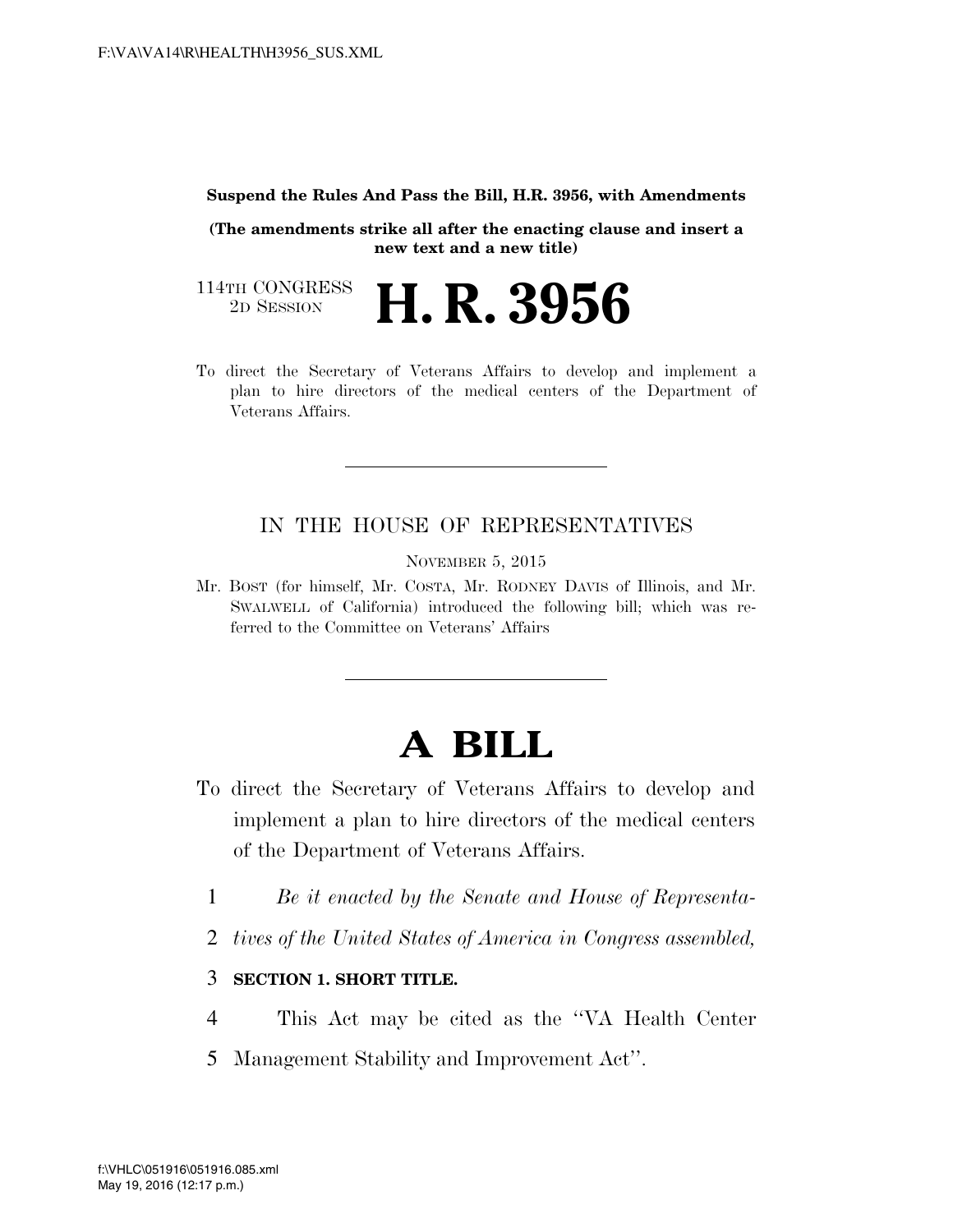### **SEC. 2. FINDINGS.**

Congress finds the following:

 (1) According to data from the Department of Veterans Affairs, several medical centers of the De- partment are managed by acting or temporary direc-tors.

 (2) Some of these medical centers have not been managed by a permanent director for a long period.

 (3) Pursuant to section 317.903 of title 5, Code of Federal Regulations, a member of the senior exec- utive service who is detailed to a temporary position in a department or agency of the Federal Govern- ment may not serve in that position for periods longer than 120-day increments, and no member of the senior executive service may be detailed to an unclassified position for a period longer than 240 days.

 (4) The inability of the Department of Veterans Affairs to recruit qualified, permanent candidates as directors of medical centers, combined with the poli- cies described in paragraph (3), leads to frequent turnover of directors at the medical centers which impedes the ability of system management to engage in long-term planning and other functions necessary 26 to improve service delivery to veterans.

May 19, 2016 (12:17 p.m.) f:\VHLC\051916\051916.085.xml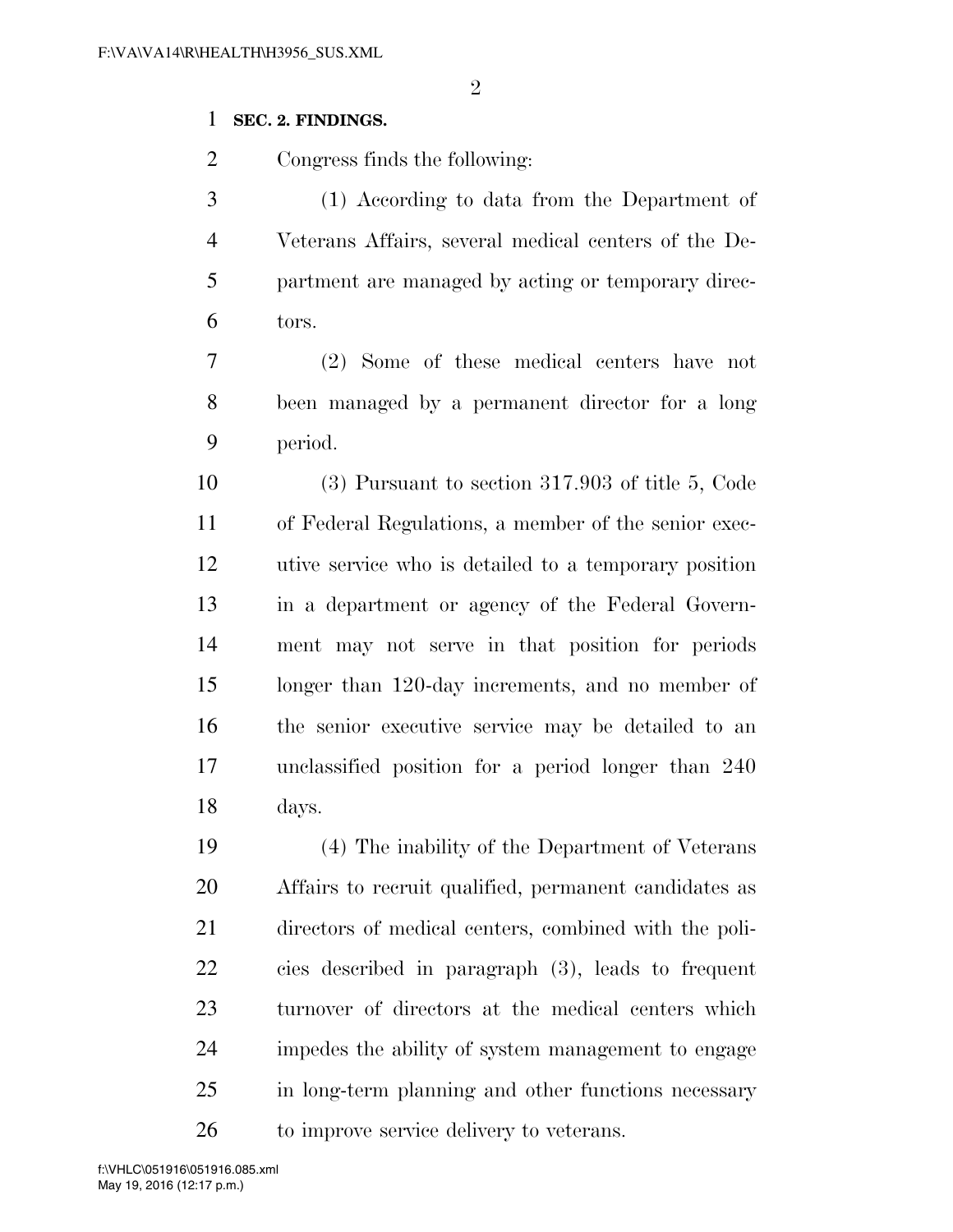(5) The Secretary of Veterans Affairs should develop a comprehensive plan to recruit permanent directors at each medical center that lacks a perma-nent director.

### **SEC. 3. PLAN TO HIRE DIRECTORS OF MEDICAL CENTERS OF DEPARTMENT OF VETERANS AFFAIRS.**

 (a) PLAN.—Not later than 120 days after the date of the enactment of this Act, the Secretary of Veterans Affairs shall develop and implement a plan to hire highly qualified directors for each medical center of the Depart- ment of Veterans Affairs that lacks a permanent director as of the date of the plan. The Secretary shall prioritize the hiring of such directors for the medical centers that have not had a permanent director for the longest periods. (b) MATTERS INCLUDED.—The plan developed under subsection (a) shall include the following:

 (1) A deadline to hire the directors of the med- ical centers of the Department as described in such subsection.

 (2) Identification of the possible impediments to such hiring.

 (3) Identification of opportunities to promote and train candidates from within the Department to senior executive positions in the Department, includ-ing as directors of medical centers.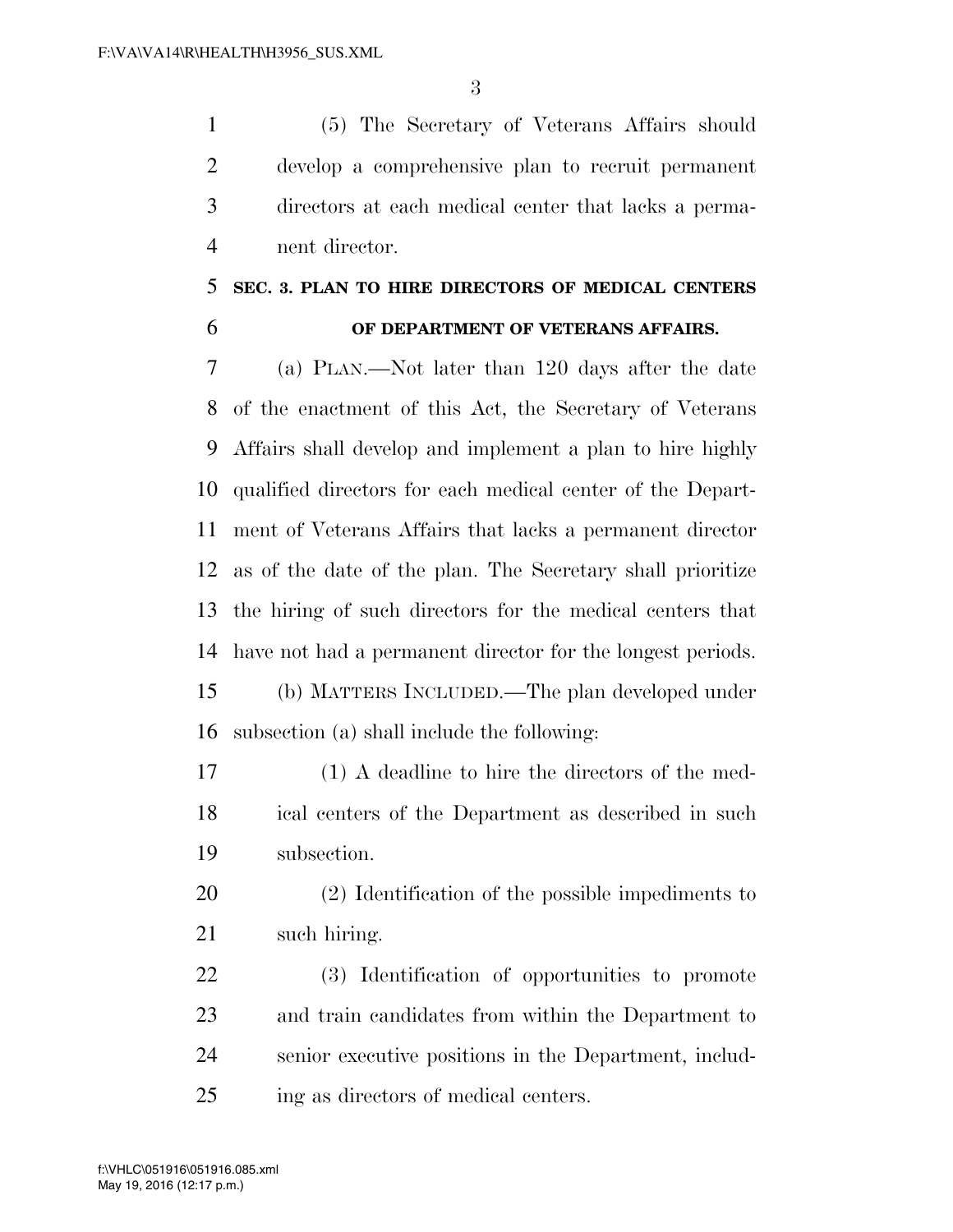(c) SUBMISSION.—Not later than 120 days after the date of the enactment of this Act, the Secretary shall sub- mit to the Committees on Veterans' Affairs of the House of Representatives and the Senate the plan developed under subsection (a).

 (d) SEMIANNUAL REPORTS.—Not later than 180 days after the date of the enactment of this Act, and each 180-day period thereafter until January 1, 2018, the Sec- retary shall submit to the Committees on Veterans' Affairs of the House of Representatives and the Senate a list of each medical center of the Department that lacks a per-manent director as of the date of the report.

#### **SEC. 4. COMPLIANCE WITH SCHEDULING REQUIREMENTS.**

(a) ANNUAL CERTIFICATION.—

 (1) IN GENERAL.—The Secretary of Veterans Affairs shall ensure that the director of each medical facility of the Department of Veterans Affairs annu- ally certifies to the Secretary that the medical facil- ity is in full compliance with all provisions of law and regulations relating to scheduling appointments for veterans to receive hospital care and medical services, including pursuant to Veterans Health Ad- ministration Directive 2010–027, or any successor directive.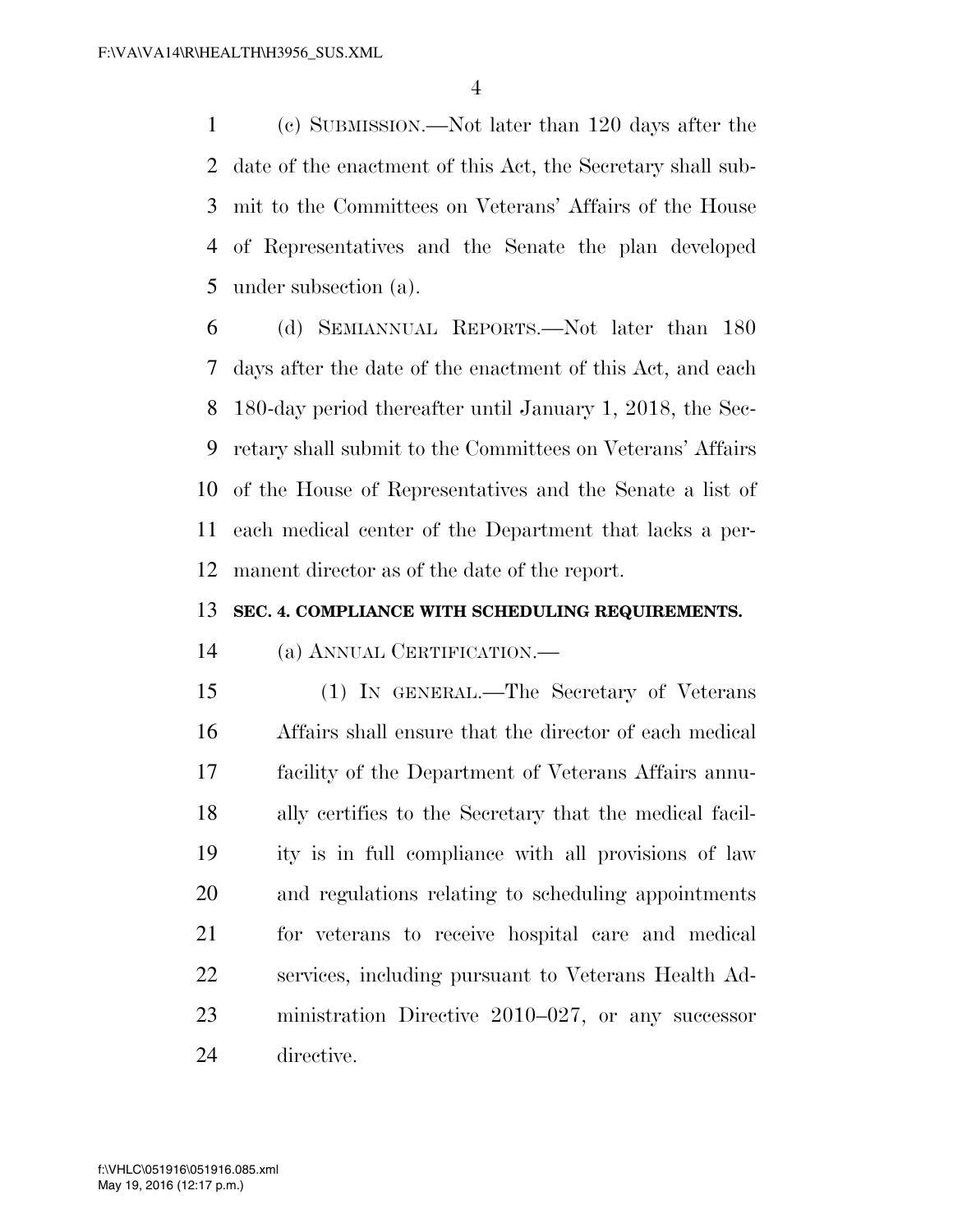(2) PROHIBITION ON WAIVER.—The Secretary may not waive any provision of the laws or regula- tions described in paragraph (1) for a medical facil- ity of the Department if such provision otherwise ap-plies to the medical facility.

 (b) EXPLANATION OF NONCOMPLIANCE.—If a direc- tor of a medical facility of the Department does not make 8 a certification under subsection  $(a)(1)$  for any year, the director shall submit to the Secretary a report con-taining—

 (1) an explanation of why the director is unable to make such certification; and

 (2) a description of the actions the director is taking to ensure full compliance with the laws and regulations described in such subsection.

 (c) PROHIBITION ON BONUSES BASED ON NON-COMPLIANCE.—

 (1) IN GENERAL.—If a director of a medical fa- cility of the Department does not make a certifi- cation under subsection (a)(1) for any year, each covered official described in paragraph (2) may not receive an award or bonus under chapter 45 or 53 of title 5, United States Code, or any other award or bonus authorized under such title or title 38,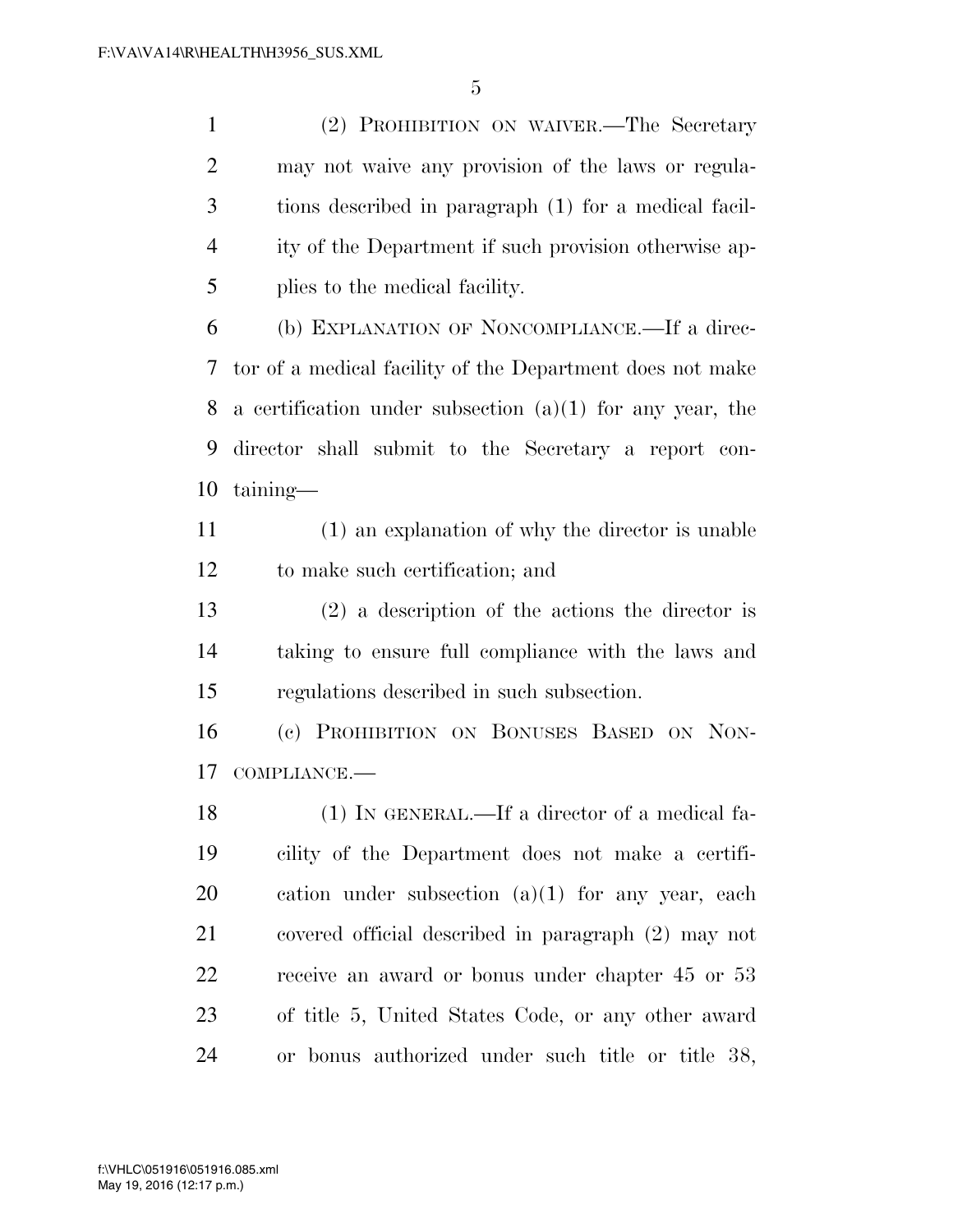| $\mathbf{1}$   | United States Code, during the year following the        |
|----------------|----------------------------------------------------------|
| $\overline{2}$ | year in which the certification was not made.            |
| 3              | (2) COVERED OFFICIAL.—A covered official de-             |
| $\overline{4}$ | scribed in this paragraph is each official who serves    |
| 5              | in the following positions at a medical facility of the  |
| 6              | Department during a year, or portion thereof, for        |
| 7              | which the director does not make a certification         |
| 8              | under subsection $(a)(1)$ :                              |
| 9              | $(A)$ The director.                                      |
| 10             | (B) The chief of staff.                                  |
| 11             | (C) The associate director.                              |
| 12             | (D) The associate director for patient care.             |
| 13             | (E) The deputy chief of staff.                           |
| 14             | (d) ANNUAL REPORT.—The Secretary shall annually          |
| 15             | submit to the Committees on Veterans' Affairs of the     |
| 16             | House of Representative and the Senate a report con-     |
| 17             | taining, with respect to the year covered by the report— |
| 18             | (1) a list of each medical facility of the Depart-       |
| 19             | ment for which a certification was made under sub-       |
| 20             | section $(a)(1)$ ; and                                   |
| 21             | (2) a list of each medical facility of the Depart-       |
| 22             | ment for which such a certification was not made,        |
| 23             | including a copy of each report submitted to the         |
| 24             | Secretary under subsection (b).                          |